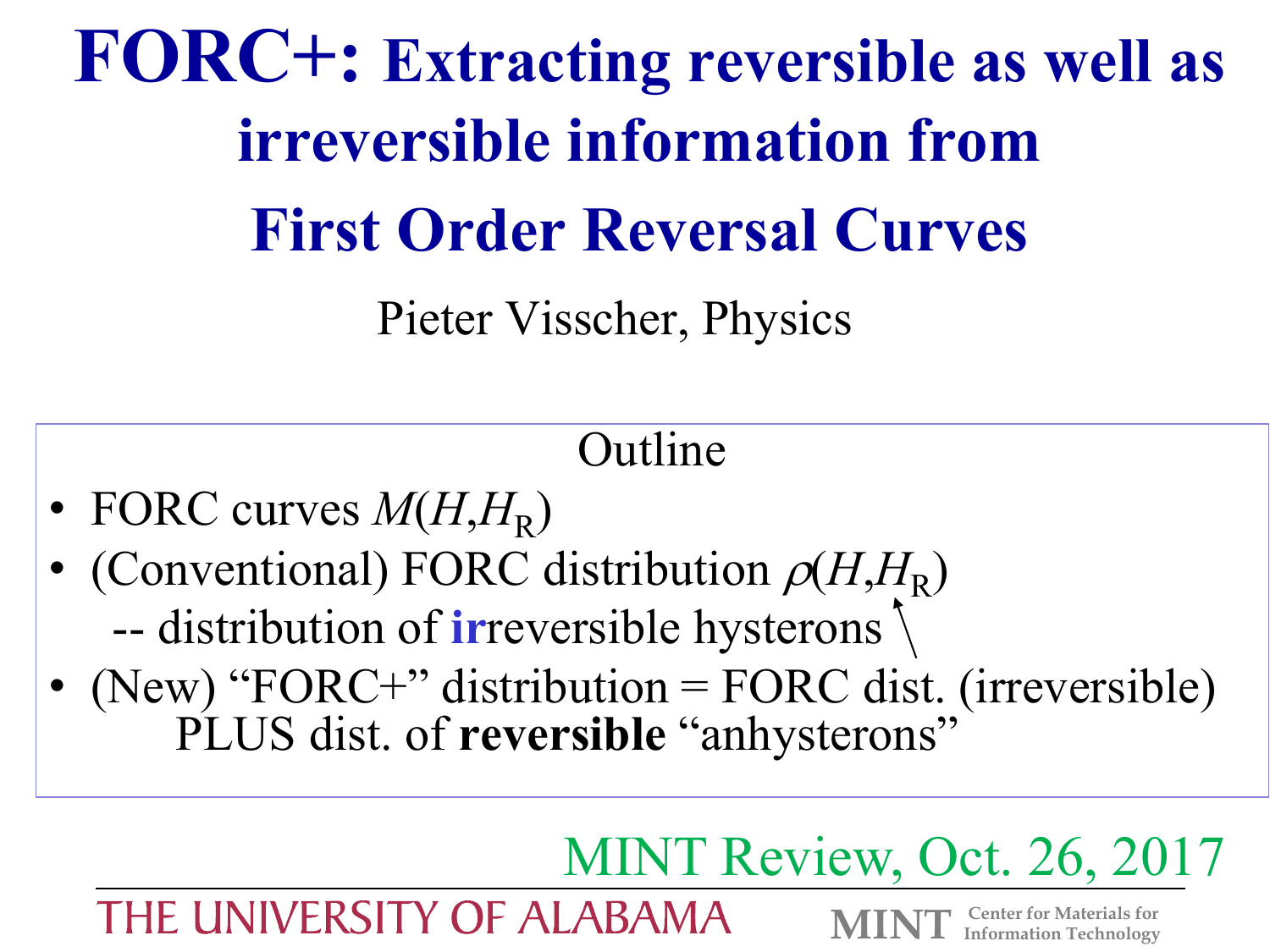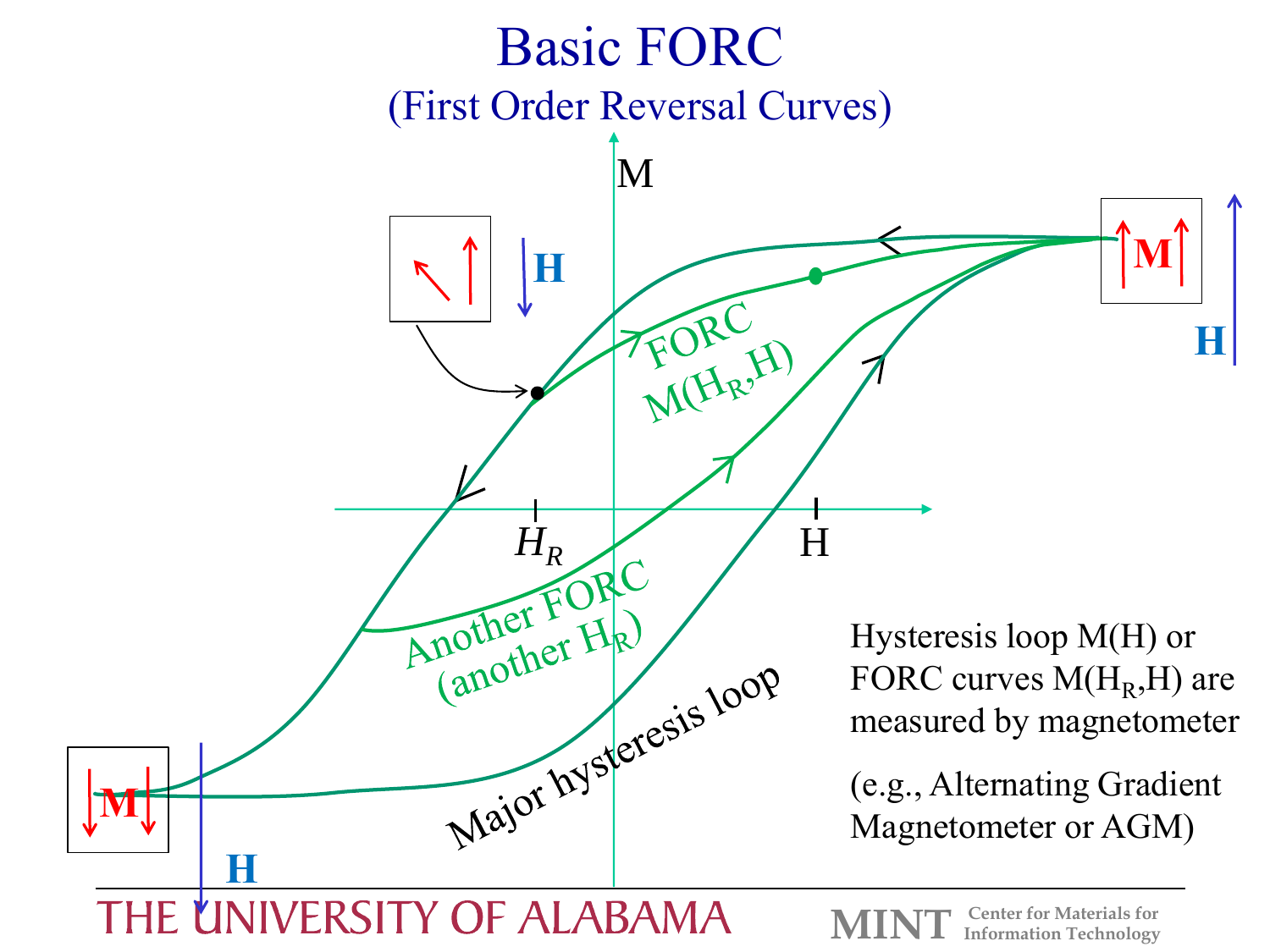### Simple FORC curves

Simple case: "Preisach hysteron" that switches at fields  $H_{s1}$  and  $H_{s2}$ .

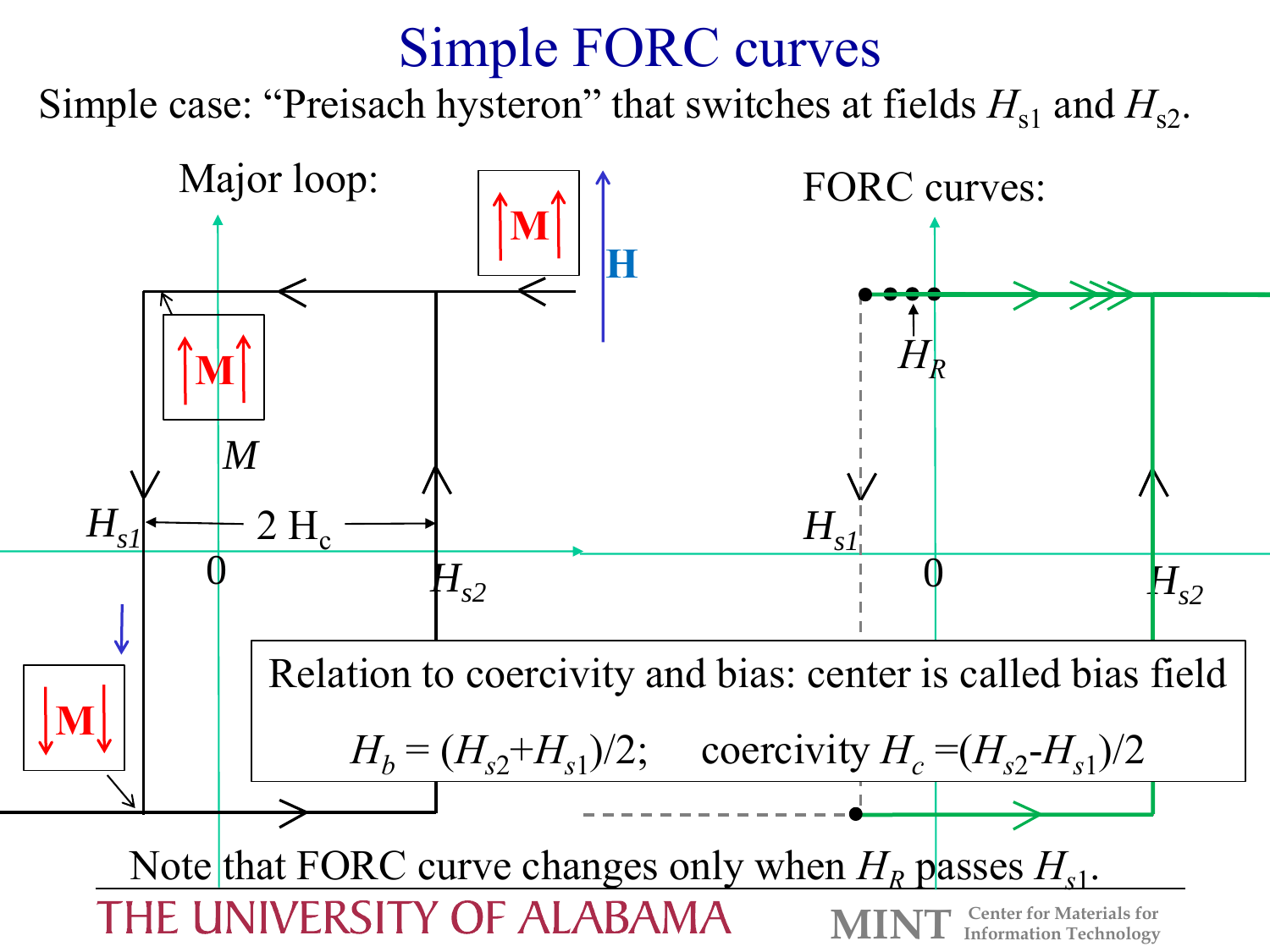### Extracting information from FORC curves

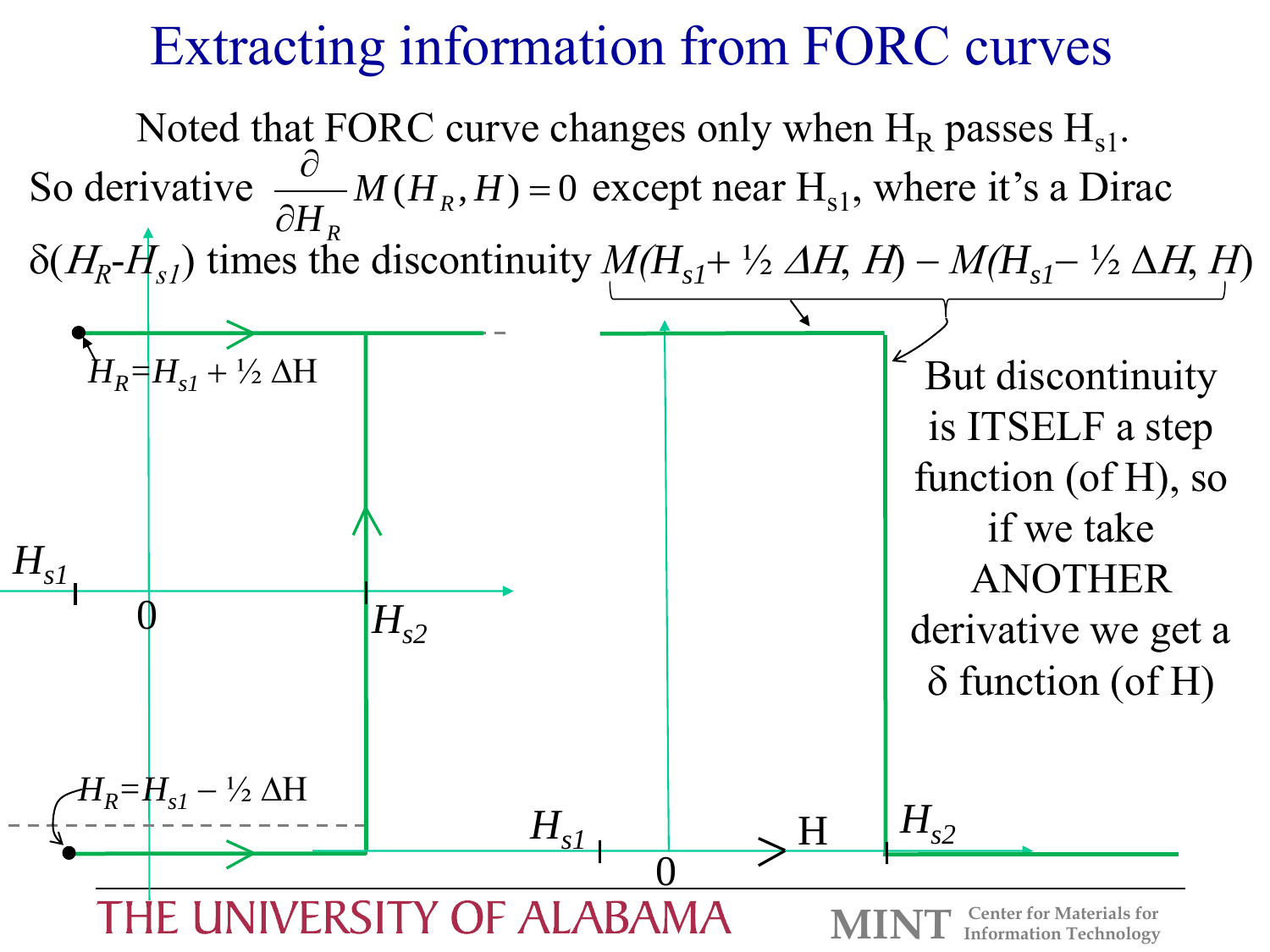### Extracting information from FORC curves Bottom line: The crossed partial derivative of  $M(H_R, H)$

$$
\rho(H_R, H) = -\frac{1}{2} \frac{\partial^2}{\partial H_R \partial H} M(H_R, H)
$$
\nC. R. Pike, Ch. R. Pike, C. A. Ross, R. T. Sea  
\nPhys. Rev. B 71, 134407 (2005).

C. R. Pike, Phys.Rev. B 68, 104424 (2003).

 $\frac{1}{2} \frac{1}{2 \times 1} M(H_R, H)$  C. R. Pike, C. A. Ross, R. T. Scalettar, and G. Zimanyi,

C.-I. Dobrota and A. Stancu, J. App. Phys. 113, 043928 (2013).

is nonzero only at  $H_R = H_{s1}$ ,  $H = H_{s2} - i$  t's proportional to  $\delta$ (*H<sub>R</sub>*-*H*<sub>s1</sub>)  $\delta$ (*H*-*H*<sub>s2</sub>)

If our system has many hysterons with different  $H_{\rm d}$  and  $H_{\rm d}$ , we can interpret  $\rho(H_R, H)$  as the amount (more precisely, total saturation moment) of hysterons with switching fields  $H_{s1}$ ,  $H_{s2}$  equal to  $H_R$ ,  $H$ . This is called the Preisach distribution – it completely describes the irreversible part of our sample.

All of this has been worked out within the last 15 years or so, and has become a standard tool for determining the distribution of switching fields (or equivalently, bias field and coercivity.)

#### THE UNIVERSITY OF ALABAMA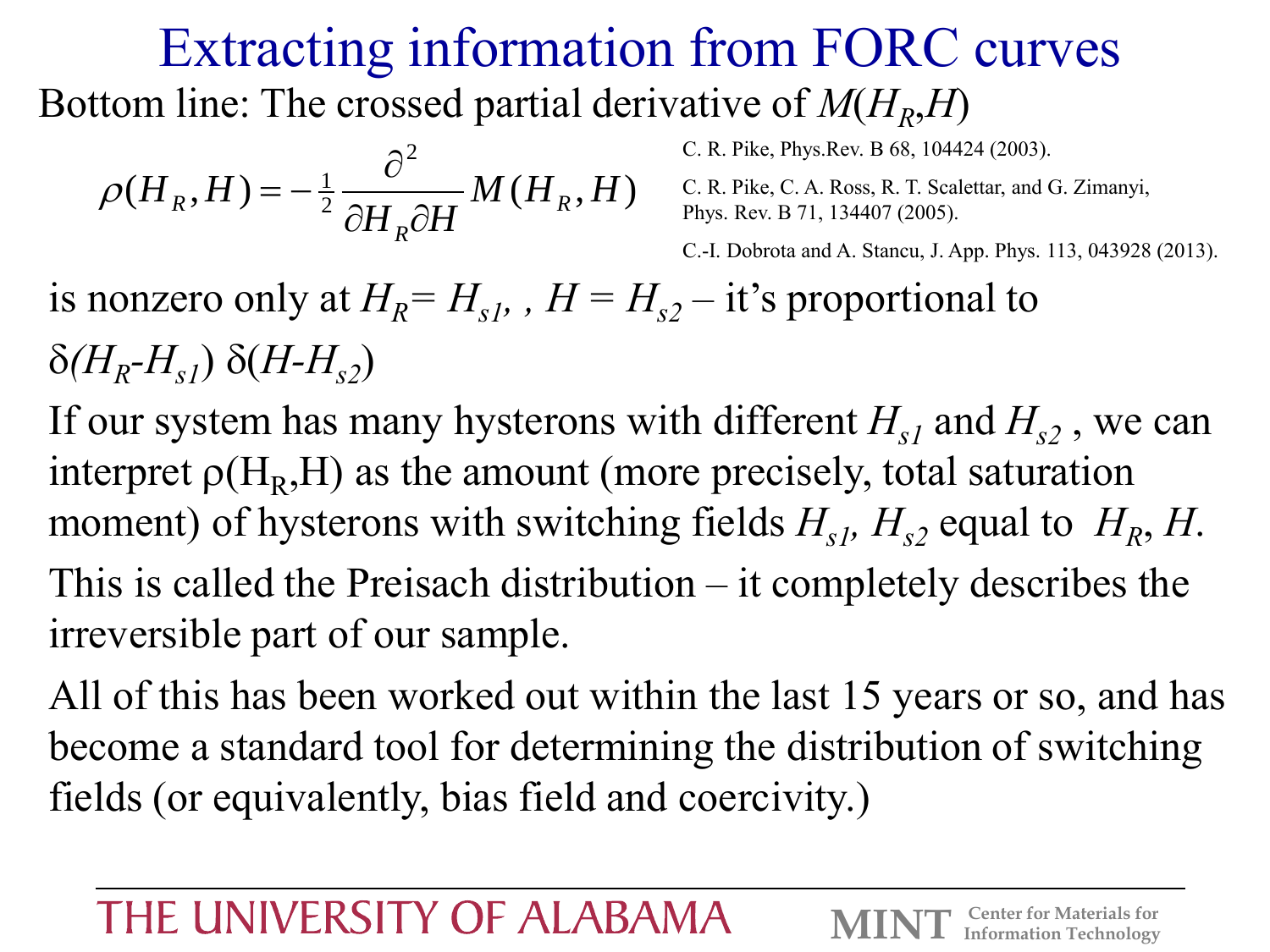#### Simple Examples of FORC distributions Consider a Preisach hysteron with  $H<sub>s1</sub> = -850$  Oe and  $H<sub>s2</sub> = 250$  Oe: -1000 Oe  $H_{s1}$  |  $H_{s2}$ +1000 Oe  $(H_R, H) = -\frac{1}{2} \frac{C}{2\pi\epsilon_0} M(H_R, H)$ 2  $\frac{1}{2} \frac{\nu}{2H \cdot 2H} M(H_R, H)$ *H H*  $H_R$ ,  $H$ ) =  $-\frac{1}{2} \frac{C}{2H_1 2H} M(H_R, H)$  $R$ <sup>, 11</sup>) –  $\frac{1}{2}$   $\frac{\partial H_R}{\partial H}$   $\frac{\partial H}{\partial H}$   $\frac{(H_R, H)}{H}$  $\hat{\sigma}^2$   $\sim$   $\sim$   $\sim$   $\sim$  $\rho(H_R, H) = -\frac{1}{2} \frac{C}{2H} M(H_R, H)$ M  $\dot{\mathbb{Q}}$  $H$ ,  $\longrightarrow$  H Preisach distribution  $H_R$  $-850$  Oe  $-$ 250 Oe -1000 Oe  $-650$  +650 H  $+1000$  Oe M  $\dot{\mathbb{Q}}$  $+650$  H H  $H_R$ -650 Oe 650 Oe And another hysteron with  $H_{s1} = -650$  Oe and  $H_{s2} = +650$  Oe: FORC curves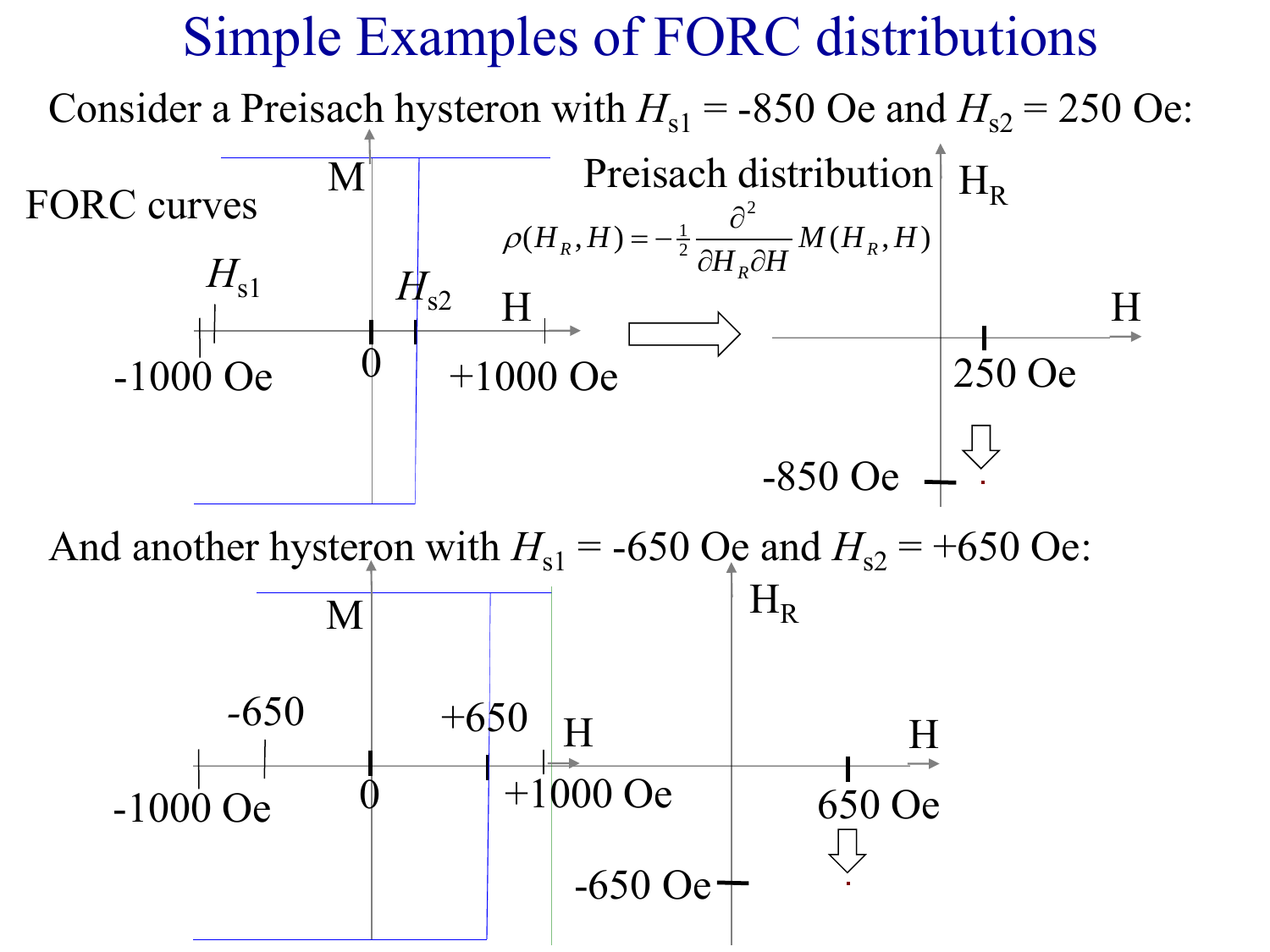#### Combine two Preisach hysterons

Adding hysterons with  $H_{s1}$ ,  $H_{s2}$  = -850 Oe, 250 Oe (weight 2) and -650, 650 (weight 3):



THE UNIVERSITY OF ALABAMA

**Center for Materials for<br>
<b>Information Technology**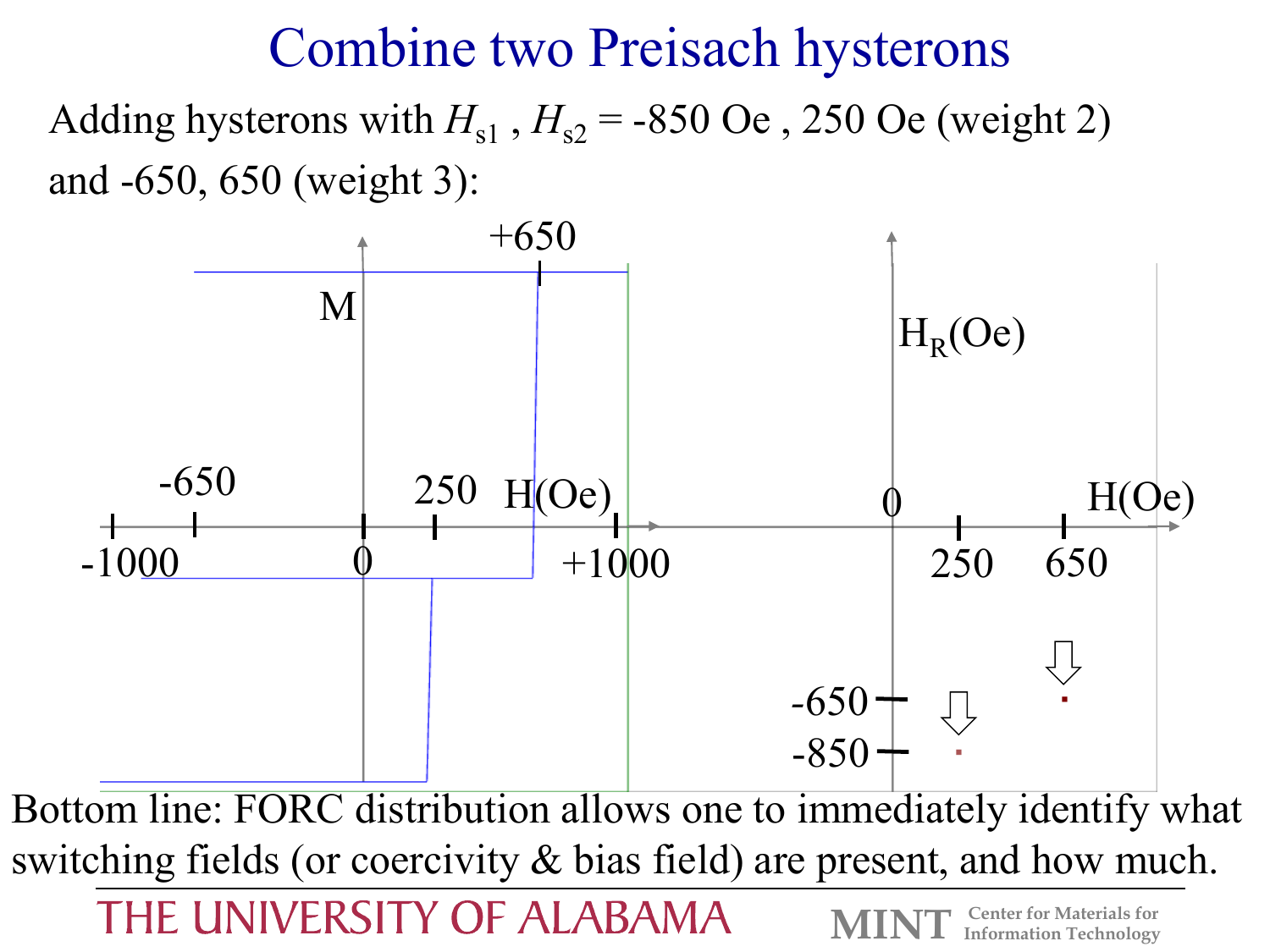# Applying to a real sample

- FORC curves are usually produced by automated magnetometers (AGM, VSM).
- These can be set to measure FORC curves  $M(H_R,H)$ , where the magnetization *M* is measured approximately on a grid in the  $H_R$ ,  $H$ plane.
- The magnetometer produces a <u>[file](DemoFolder)</u> with a table of M,  $H_R$ , and H values
- There are many programs available for computing Preisach distributions. Most require a 3<sup>rd</sup> party visualization engine (e.g., MatLab, Mathematica, Igor Pro, …) and some pre-processing of the data file.
- Our "FORC+" is at [http://visscher.ua.edu/FORC+](http://visscher.ua.edu/FORC)
- Caveat: this is a very "beta" version contact me if it doesn't work! Some details not implemented yet, e.g. axis labels.

THE UNIVERSITY OF ALABAMA

**Center for Materials for<br>
<b>Information Technology**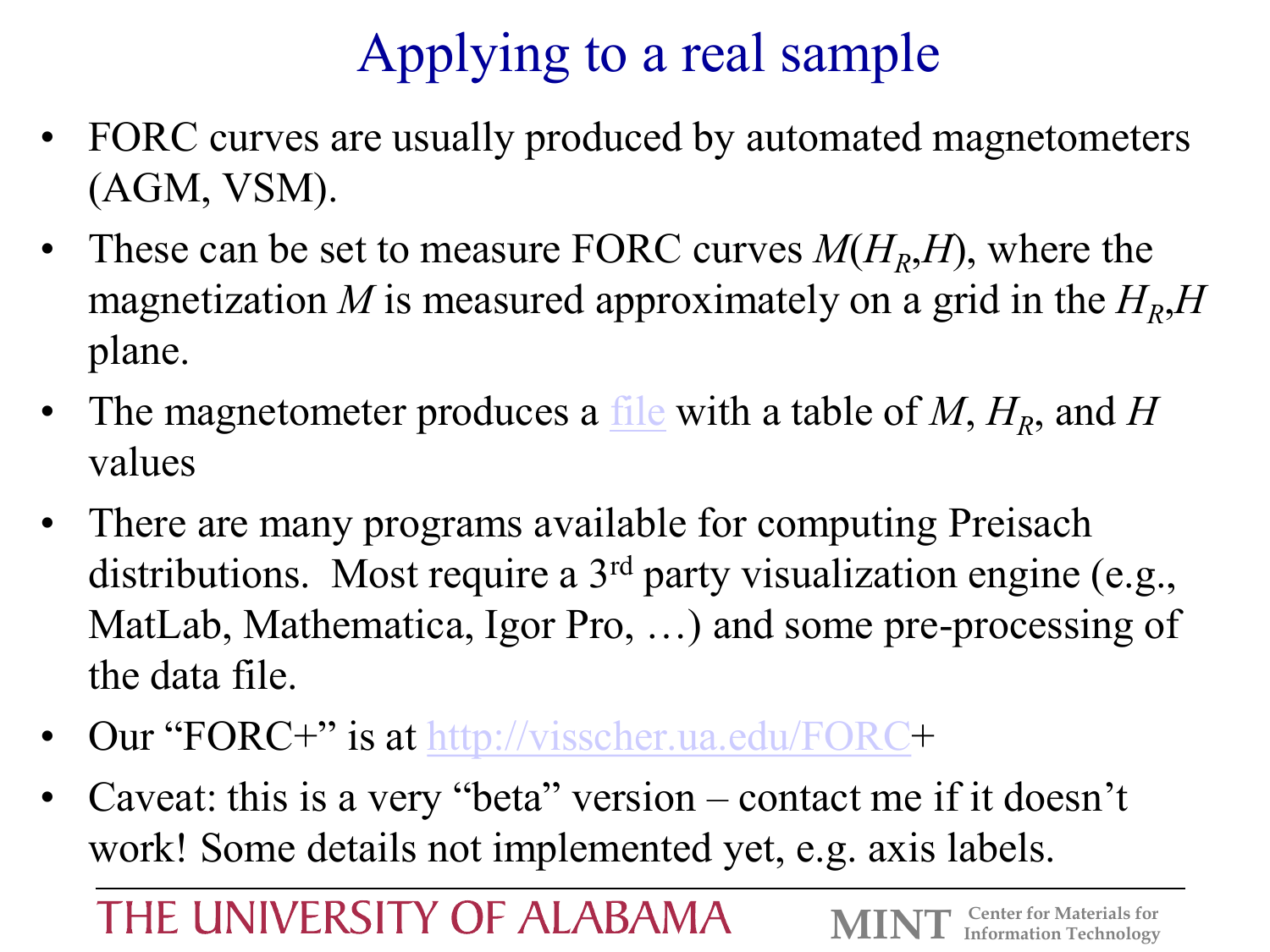# FORC output from real data (Allen Owen)



#### THE UNIVERSITY OF ALABAMA

**Center for Materials for Information Technology**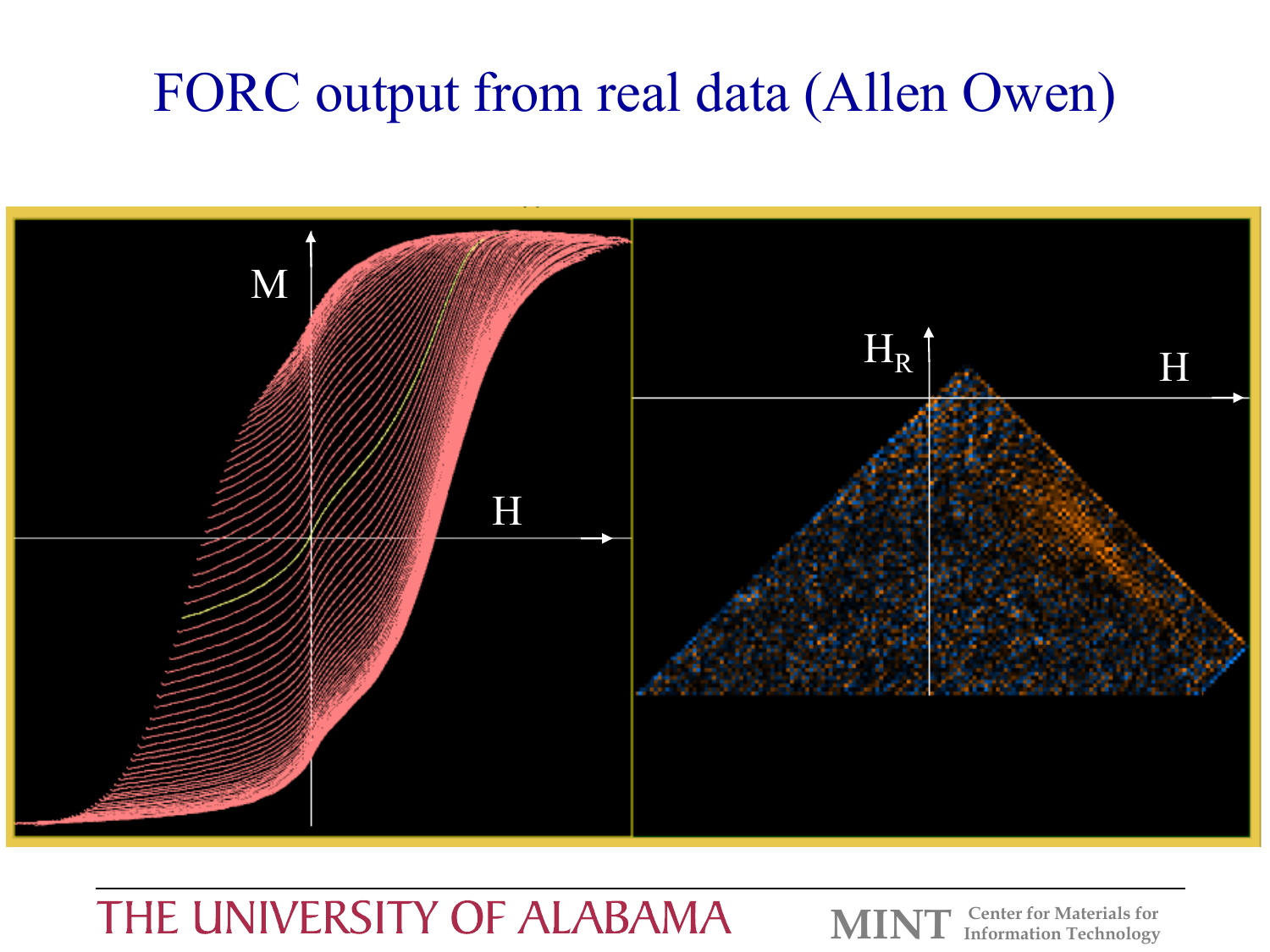# What is missing from FORC distribution?

The FORC distribution  $\rho(H_R, H)$  contains NO information about the reversible part of a system. If the system is reversible (no hysteresis),  $\rho(H_R, H) = 0$  exactly!

The extraction of the FORC distribution is not invertible – you can't get the FORC curves back from the FORC distribution  $\rho(H_R, H)$ .

This is obvious from the fact that  $\rho(H_R, H)$  is a 2<sup>nd</sup> derivative – if  $M(H_R, H)$  is constant or linear,  $\rho(H_R^I)$ constant or linear,  $\rho(H_R, H) = 0$ . We can get  $dM/dH$  back by integration if we know a boundary condition – we will take this to be  $\mathcal{L} = \{ \mathcal{L} \}$   $\partial$   $\overline{M(U, U)}$ 

If we define a "reversible magnetization"  $M_{rev}(H)$  (within an additive constant) from this by  $H = H_R$ *H*  $\left[ \partial H \right]$  $H = H_R$  $H_{rev}(H) = \left( \frac{U}{2H} M(H_R, H) \right)$ *H*  $M_{rev}(H) = \frac{C}{2\pi r} M(H_R, H)$  $H \left[\begin{array}{c} \partial H \end{array}\right]_{H=H_R}$  $\mathcal{L}^{\text{max}}$  $\left[ \partial H \right]$  $\begin{array}{ccc} \circ & \circ & \circ \end{array}$  $\partial H$   $\left\| \left\| \left\| \left( \frac{1}{R}, \frac{1}{R}, \frac{1}{R} \right) \right| \right\|_{\infty}$  $\partial$   $\overline{M(H,H)}$  $=\left[\frac{C}{2\pi\epsilon}M(H_{R},H)\right]$  $\partial H$  is the vertex  $\partial H$  $\partial$   $\partial$  $(H) = \frac{C}{2L} M(H_R, H)$ 

it turns out that the FORC distribution **plus**  $M_{rev}(H)$  (plus the saturation magnetization, as a boundary condition at  $H\rightarrow\infty$ , ) does uniquely determine the original FORC curves – it is a **complete** description of the system.

#### THE UNIVERSITY OF ALABAMA

 $M(H_R, H)$ 

 $(H_R, H)$ 

 $\partial H$   $\left\| \left\| \left\| \left( \mathbf{r} \mathbf{R} \right) \right\| \right\| \right\|$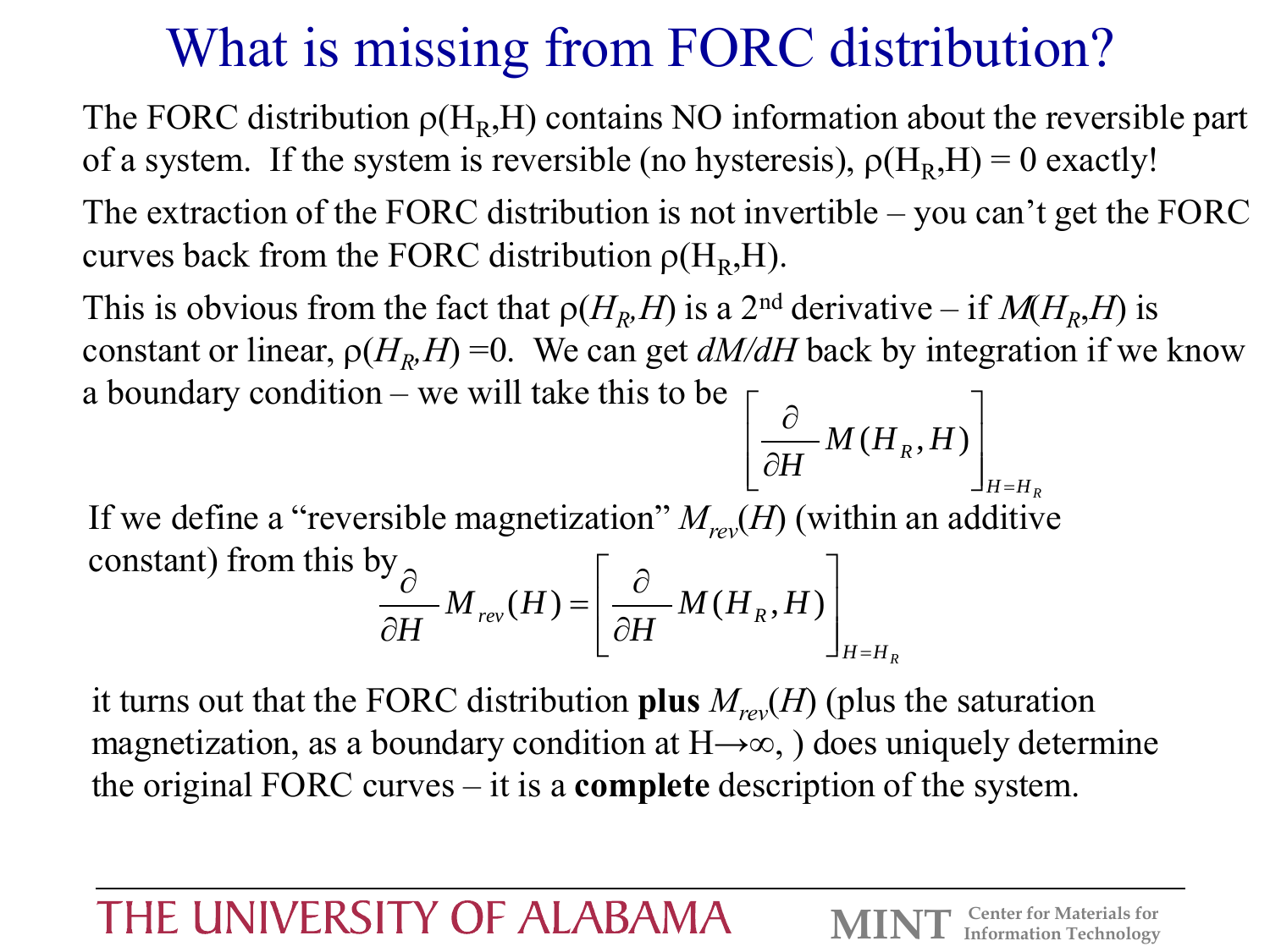## The "FORC+" distributions

We've seen that the FORC distribution  $\rho(H_R, H)$  contains information only on the irreversible part of our system, but we can get a complete description by adding a reversible magnetization  $M_{rev}(H)$ . We can think of this as coming from a distribution of elemental reversible objects (analogous to the irreversible Preisach hysterons) – in fact, if we take a Preisach hysteron whose up and down switching fields  $H_{s1}$  and  $H_{s2}$  are the same (zero coercivity), it is a reversible object we will call a "soft anhysteron". As an example, take the switching field  $H<sub>s</sub>$  to be -200 Oe:



Any function  $M(H)$  can be expressed as a superposition of these soft anhysterons – just approximate it by stairsteps  $\sim$ and include a soft anhysteron for each vertical step. H M

**Center for Materials for Information Technology** 

 $\boldsymbol{0}$ 

 $\underline{\mathrm{H}}$ 

dM/dH

0

The derivative dM/d*H*

is then a sum

of  $\delta$  functions, the "reversible switching field distribution" (a smooth function, in the limit of small steps).

#### THE UNIVERSITY OF ALABAMA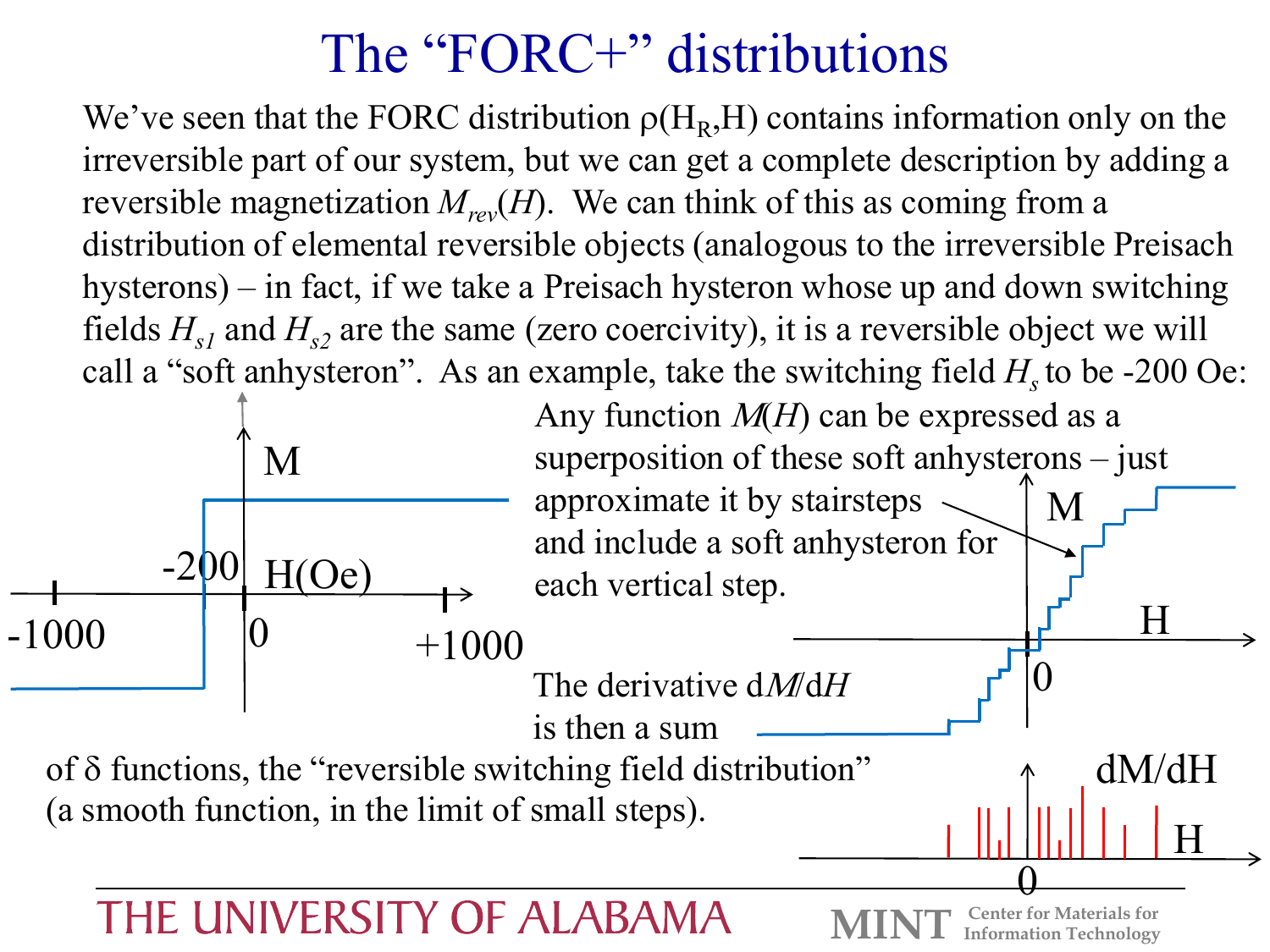#### Extracting the anhysteron distribution (R-SFD) from the FORC curves Reversible Switching Field Distribution

Example:

Two anhysterons, at switching fields -405 Oe (weight 2) and 105 Oe (weight 1).



#### THE UNIVERSITY OF ALABAMA

**Center for Materials for Information Technology**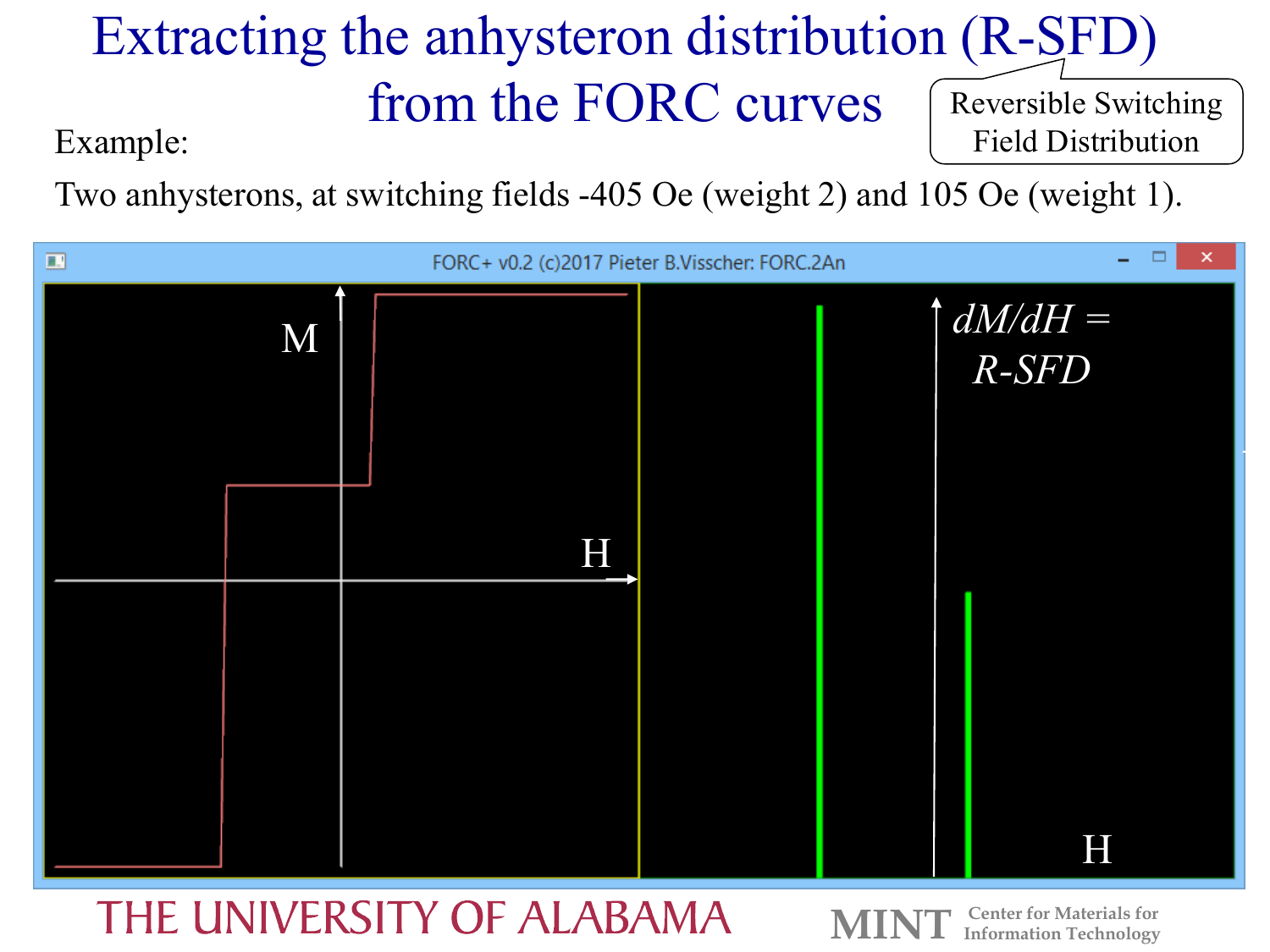# General systems (with both reversible and irreversible pieces)

Include our two irreversible Preisach hysterons AND our two reversible anhysterons (with different weights):

This works for an arbitrary number of hysterons and anhysterons – each will appear as a  $\delta$ function in the Preisach distribution or in the R-SFD.



#### THE UNIVERSITY OF ALABAMA

**Center for Materials for<br><b>Information Technology**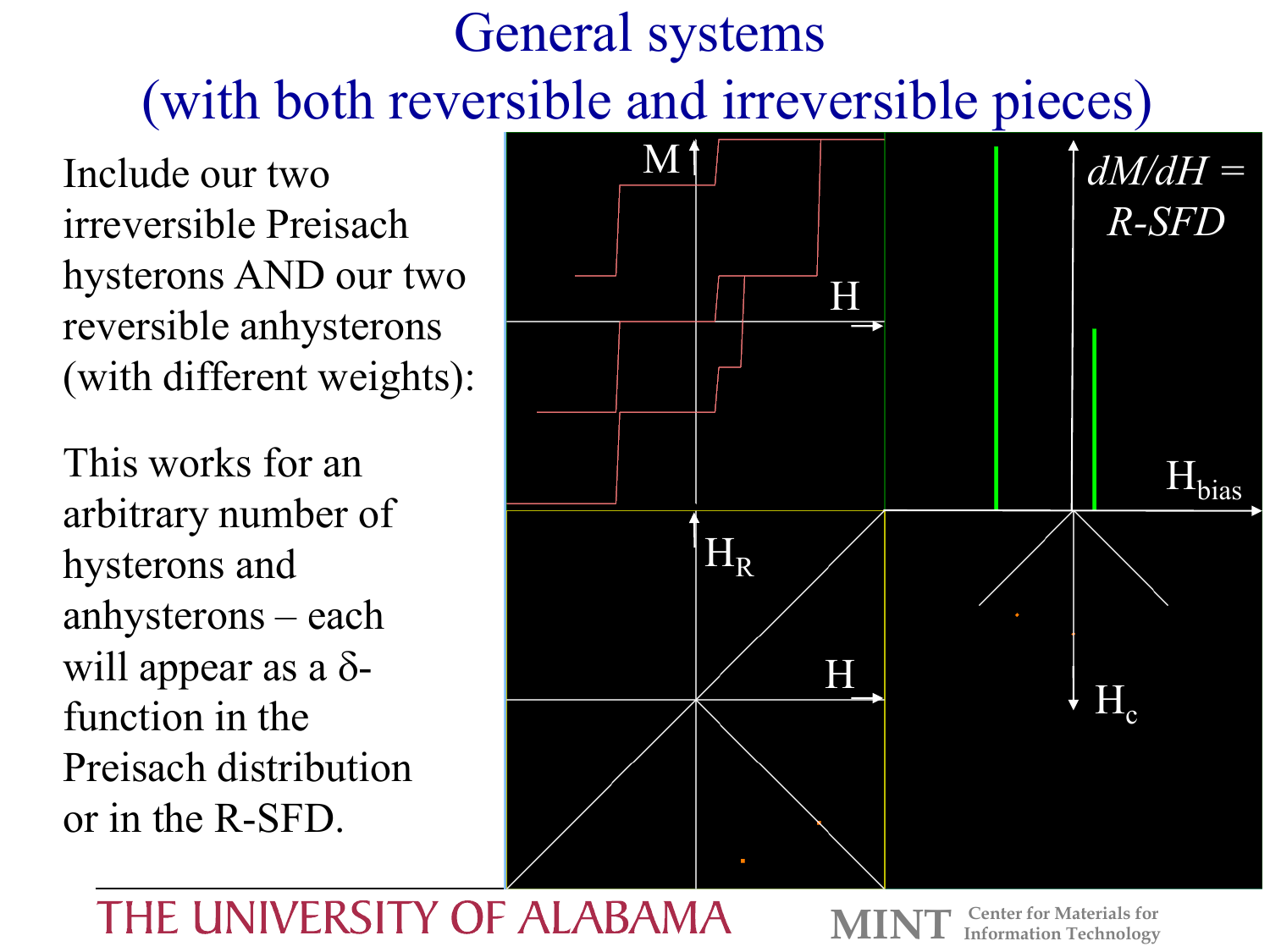### FORC+ output from real data (Allen Owen)